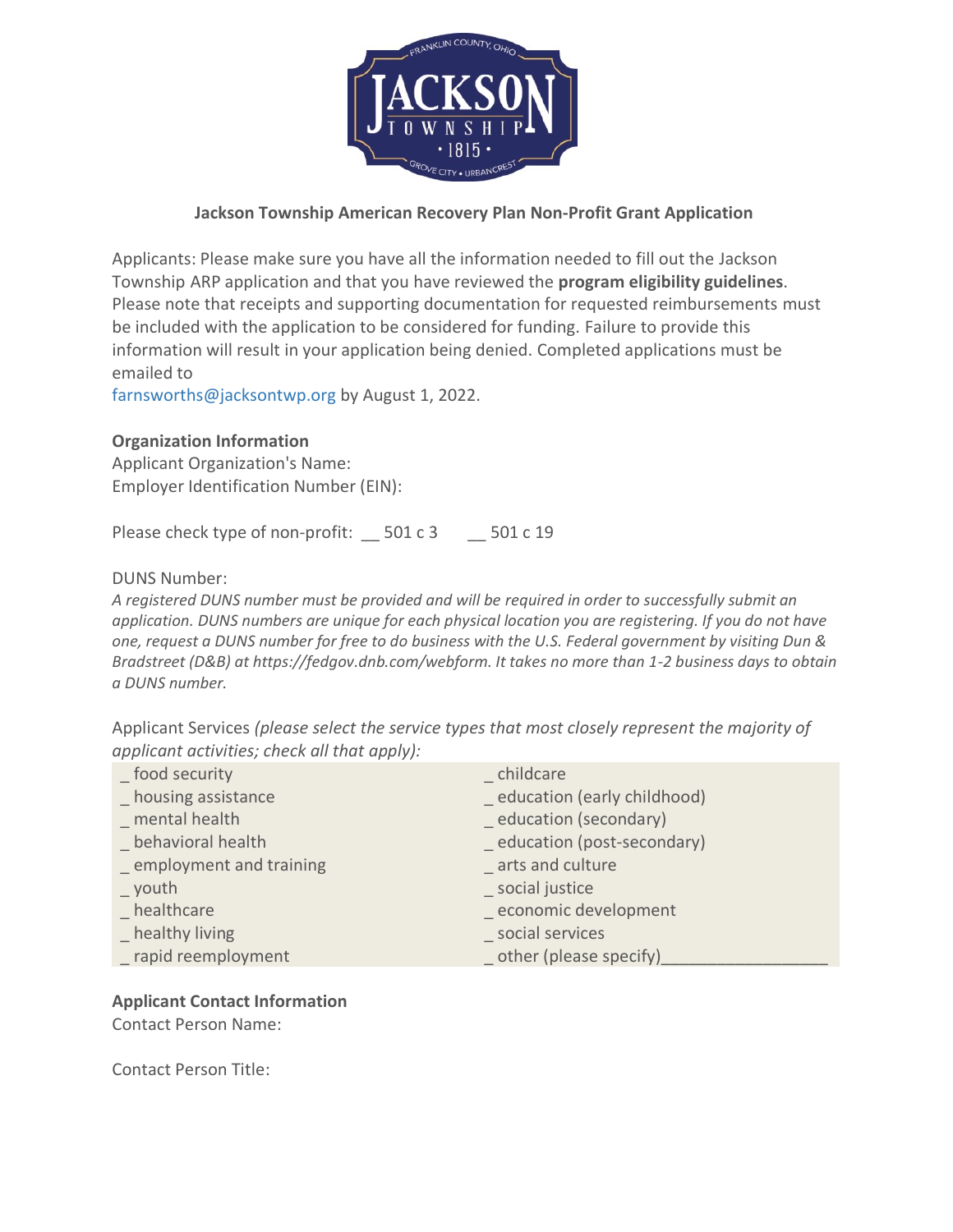Business Address:

Email:

Phone Number:

Is your organization appropriately licensed and operating in the Township?

Does your organization operate from a location in the Township?

Is your organizations headquarters in the Township?

List all addresses where your organization operates in the Township.

## **Evaluation Criteria**

#### **Use of Funds**

Provide a description of how the applicant will use program funding to offset necessary expenditures due to the COVID-19 public health emergency in serving residents of Jackson Township, Franklin County or other Act 24 approved uses. *Eligible activities must have occurred from March 1, 2020 – December 30, 2021.* 

## **Community Benefit**

Describe how this funding would allow the organization to support the community in recovering from the social, economic, and health impacts of the COVID-19 public health emergency in Jackson Township.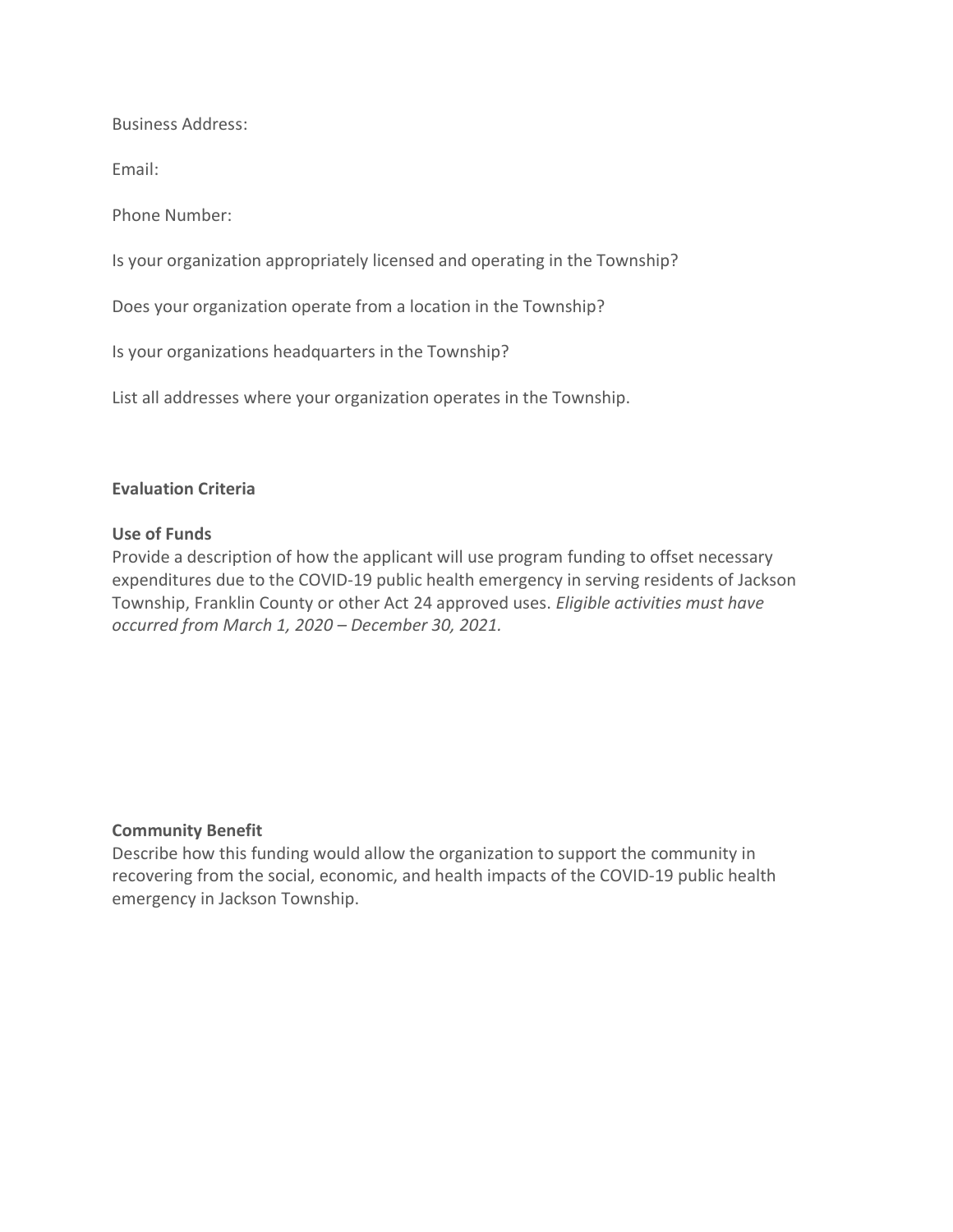## **Budget**

Please use the table below to develop a budget for this application. Each eligible use should have a separate budget line item. *Add or delete rows as necessary.*

| <b>Expenses (Eligible</b> | Description of Eligible Uses (include quantities | <b>Amount</b> | <b>Incurred</b> |
|---------------------------|--------------------------------------------------|---------------|-----------------|
| uses)                     | & price per item)                                |               | to Date         |
|                           |                                                  |               |                 |
|                           |                                                  |               |                 |
|                           |                                                  |               |                 |
|                           |                                                  |               |                 |
|                           |                                                  |               |                 |
|                           |                                                  |               |                 |
|                           | <b>Total Funding Requested</b>                   |               |                 |

Amount of funding requested above that was already expended (please provide supporting documentation such as receipts with application):

## **Other Funding Sources**

Please list any other funding the applicant has applied for or received related to the COVID-19 public health emergency (such as the SBA Payroll Protection Program, other SBA Disaster/Emergency Funds, CARES Funding, etc.). (Receipt of such funds will not disqualify applicants, but first priority is given to applicants that did not receive such funds.) Skip this section if you do not have any other COVID-19 related funding sources.

**Other Funding Applied For** (add additional grantors as needed)

Grantor:

Purpose:

Amount of Funding Approved:

Amount of Funding Applied for and Decision Pending:

Grantor:

Purpose:

Amount of Funding Approved:

Amount of Funding Applied for and Decision Pending:

Funding Applied for and Unsuccessful: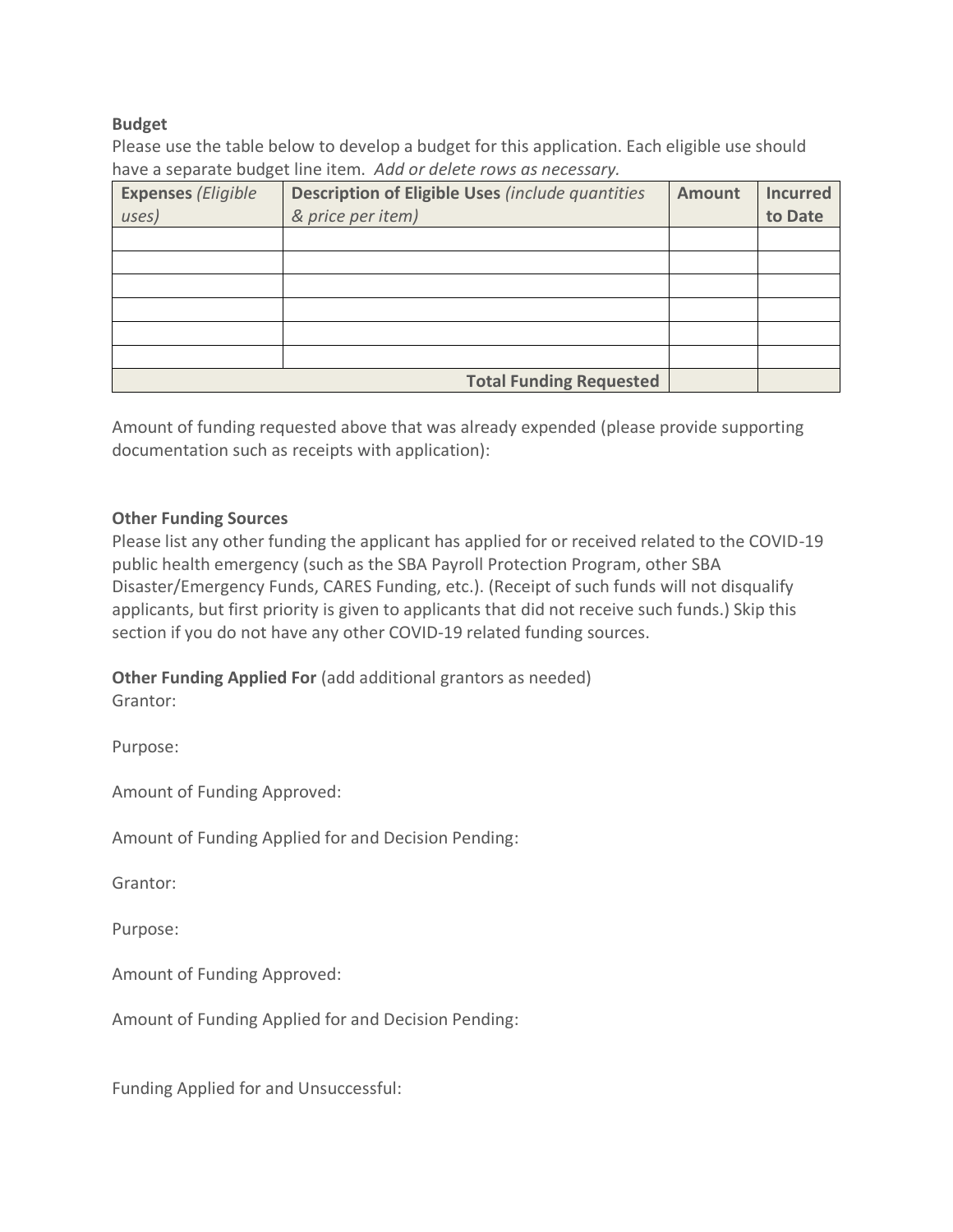Briefly describe your experience administering federal funding:

Identify the primary staff responsible for the proposed project and briefly describe their relevant experience:

# **Please Attach the Following Financial/Organizational Information**

- Most recent IRS Form 990
- Retrofit receipts or estimates
- Corresponding receipts/statements for purchases/bills (when relevant)
- Articles of Incorporation

Applications cannot be considered without this information.

The final award of funding will be contingent upon the applicant supplying all required documentation.

After submission, applications will initially be reviewed to ensure eligibility with ARPA regulations. Applications will then be examined by a grant review team and funding recommendations will be made to the Jackson Township Trustees for approval. Once approved, contract agreements will be issued by Jackson Township along with reimbursement requirements.

## Please Note\*

The acceptance of ARPA grant funds may have tax implications. You are strongly encouraged to contact your accountant or financial advisor prior to receipt of funds to seek guidance. The Township cannot provide advice on how the recipient should account for grant funds.

## **Acknowledgements**

I acknowledge that I have read the Jackson Township ARPA Grant Program informational materials and hereby certify the following:

• All information and statements contained in this application, and all documents and exhibits submitted with this application, to the best of the applicant's knowledge are true, accurate, complete and not misleading, as of this application.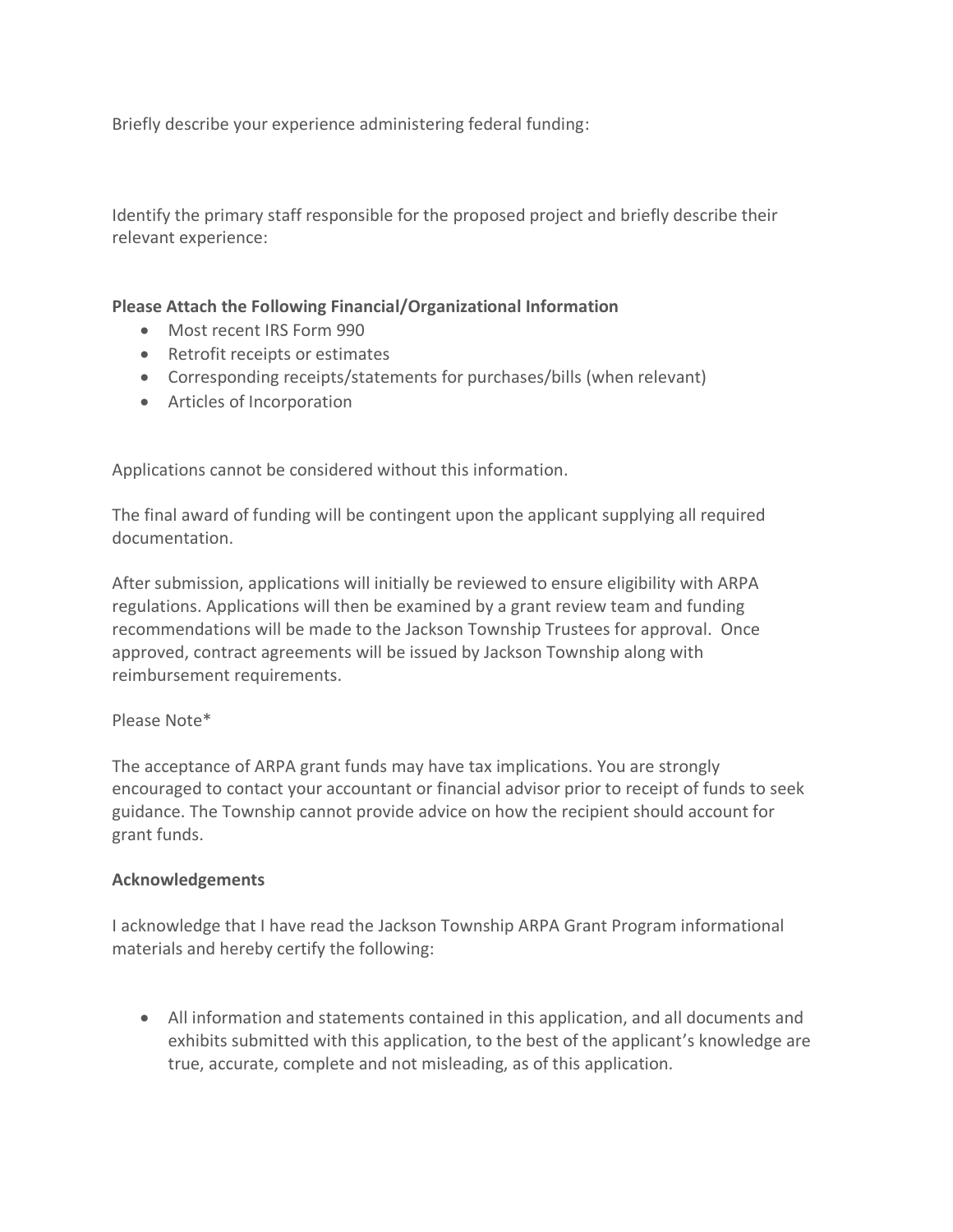- Applicant will report any changes to the scope of work or proposed activities including expenses, etc.
- Upon request, Applicant will submit additional information and documentation in support of this application. Any further information or documentation submitted by Applicant in connection with this application shall also be subject to these acknowledgements.
- The expenses enumerated in this grant application occurred or will occur between March 1, 2020 and December 30, 2021.
- The proposed use of funds included in this application represents an eligible use as identified in the Final Rules as released by the U.S. Treasury effective April 1, 2022. The Application is based on the Applicant's reasonable estimate and all funds will be utilized by the Applicant solely for operations in Jackson Township, Franklin County, Ohio and all funds received from this program by Applicant shall be used for such purposes.
- The expenditures outlined in this application have not been reimbursed and are not eligible for reimbursement from another federal program.
- The Applicant has fully complied with, and will fully comply with, all federal, state, and local laws and regulations applicable to this grant and Applicant's business, assets and/or operations, and the Applicant is not currently under investigation with respect to any violation of, or failure to comply with, any such applicable law or regulation. No funds will be used for any purpose or in any manner that violates federal, state, or local laws or regulations.
- The Applicant will adhere to U.S. Treasury ARP Act compliance requirements, including but not limited to, 31 C.F.R. (Congressional Federal Register) subpart 35, Audit Requirements, U.S. OMB Uniform Guidance (2 C.F.R. Part 200) applicable to federal financial assistance, including 2 C.F.R. § 200.303 regarding internal controls, 2 C.F.R. § 200.330 through 200.332 regarding subrecipient monitoring and management, and Subpart F regarding audit requirements (as may be applicable).
- If successful, program funding will be expended by December 30, 2022.
- AVAILABLE FUNDS ARE LIMITED AND A SIGNIFICANT NUMBER OF APPLICATIONS ARE ANTICIPATED. Applicant recognizes that there is no assurance that Applicant will be awarded any grant of any size, regardless of how well the Applicant may meet the criteria for awarding these grants and regardless of what the Applicant may have been told or read with respect to this grant program.
- All decisions and recommendations with respect to this application and this grant are final and non-appealable. Applicant acknowledges that grant award determinations will be made based on both objective and subjective analysis of information available and that award determinations need not follow strictly or consistently the scoring methods utilized. The Applicant also acknowledges that the identity of funding and recipients, award amounts, and application scores and recommendations will become public information.
- As a condition of Applicant's submission of the application and receipt of any Benefits made available under the Program, the Applicant hereby releases Jackson Township, Franklin County, Ohio their designees and